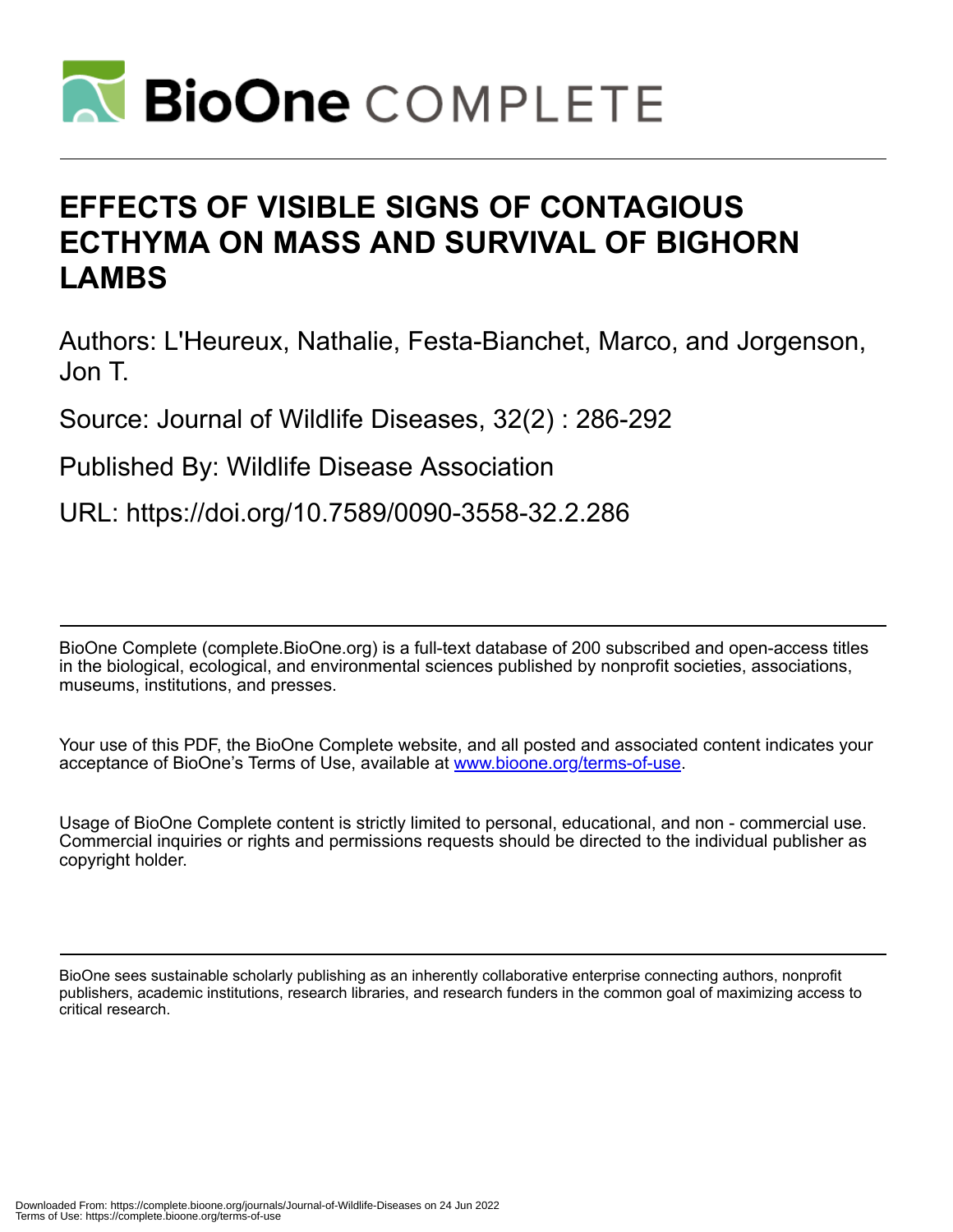# **EFFECTS OF VISIBLE SIGNS OF CONTAGIOUS ECTHYMA ON MASS** AND SURVIVAL OF BIGHORN LAMBS

Nathalie L'Heureux,<sup>1</sup> Marco Festa-Bianchet,<sup>1</sup> and Jon T. Jorgenson<sup>2</sup>

<sup>1</sup> Groupe de recherches en écologie, nutrition et énergétique, Département de biologie, Université de Sherbrooke, Sherbrooke, Québec J1K 2R1, Canada <sup>2</sup> Alberta Fish and Wildlife, Box 1059, Canmore, Alberta T0L 0M0, Canada

ABSTRACT: External signs of contagious ecthyma became common in a population of Rocky Mountain bighorn sheep (Ovis canadensis) in Alberta, Canada, after it attained high density. Between 1990 and 1993, we studied effects of this disease on mass gain and survival of lambs. Prevalence and severity were independent of lamb sex. Lambs with large sores and scabs gained less mass than other lambs and were lighter the following spring as yearlings. There was no significant effect of the disease upon lamb survival, and contagious ecthyma did not appear to play a primary role on the dynamics of the study population.

Key words: Bighorn sheep, Ovis canadensis, contagious ecthyma, body mass, survival.

#### **INTRODUCTION**

The importance of disease on population dynamics long has been recognized (Anderson and May, 1978). There have been several studies of parasites in birds where marked hosts of known infection status were monitored (Richner et al., 1993; Weatherhead et al., 1993), but few investigations have been conducted on wild mammals, and these have focused mostly on macroparasites (Folstad et al., 1989; Festa-Bianchet, 1991; Arnold and Lichtenstein, 1993). Most studies of the effects of parasites upon growth and survival of wild ungulates have relied on information from dead animals (Leader-Williams, 1982; Demarais et al., 1983; Messier et al., 1989; Mulvey and Aho, 1993), because live mammals are difficult to capture and observe, and few diseases or parasites can be monitored without killing the host.

Among sexually dimorphic mammals, males are generally more susceptible to parasites than females, and younger animals are more susceptible than older animals (Folstad et al., 1989; Festa-Bianchet, 1991; Gulland and Fox, 1992). Young males appear to be more susceptible than young females to resource shortages (Clutton-Brock et al., 1985), perhaps because males maximize growth to the detriment of body reserves. In bighorn sheep (Ovis *canadensis*) and in many other polygynous ungulates, the reproductive success of males depends mostly on body and horn size, because access to mates is determined by male-male combat (Geist, 1971). Festa-Bianchet (1989) suggested that young bighorn males are more vulnerable than females to parasites and pathogens. Young males had a higher mortality rate than young ewes during a pneumonia epizootic (Festa-Bianchet, 1989), and more lungworm larvae were found in the feces of male than of female lambs and yearlings (Festa-Bianchet, 1991).

Our objective was to determine the effects of a viral disease, contagious ecthyma, on bighorn sheep lambs. This disease is not normally considered lethal and its external lesions are readily observable (Samuel et al., 1975), but there is no information on whether it affects growth or survival of wild hosts. We predicted that the prevalence and severity of the disease would be greater in males than in females, and that the disease would lower the growth of affected individuals and increase mortality.

Contagious ecthyma (CE), otherwise known as orf or pustular dermatitis, can affect several wild ungulates, including bighorn sheep (Lance et al., 1981), Dall sheep (Ovis dalli) (Smith et al., 1982), mountain goats (Oreamnos americanus) (Blood, 1971; Samuel et al., 1975), chamois (Rupicapra rupicapra), Himalayan thar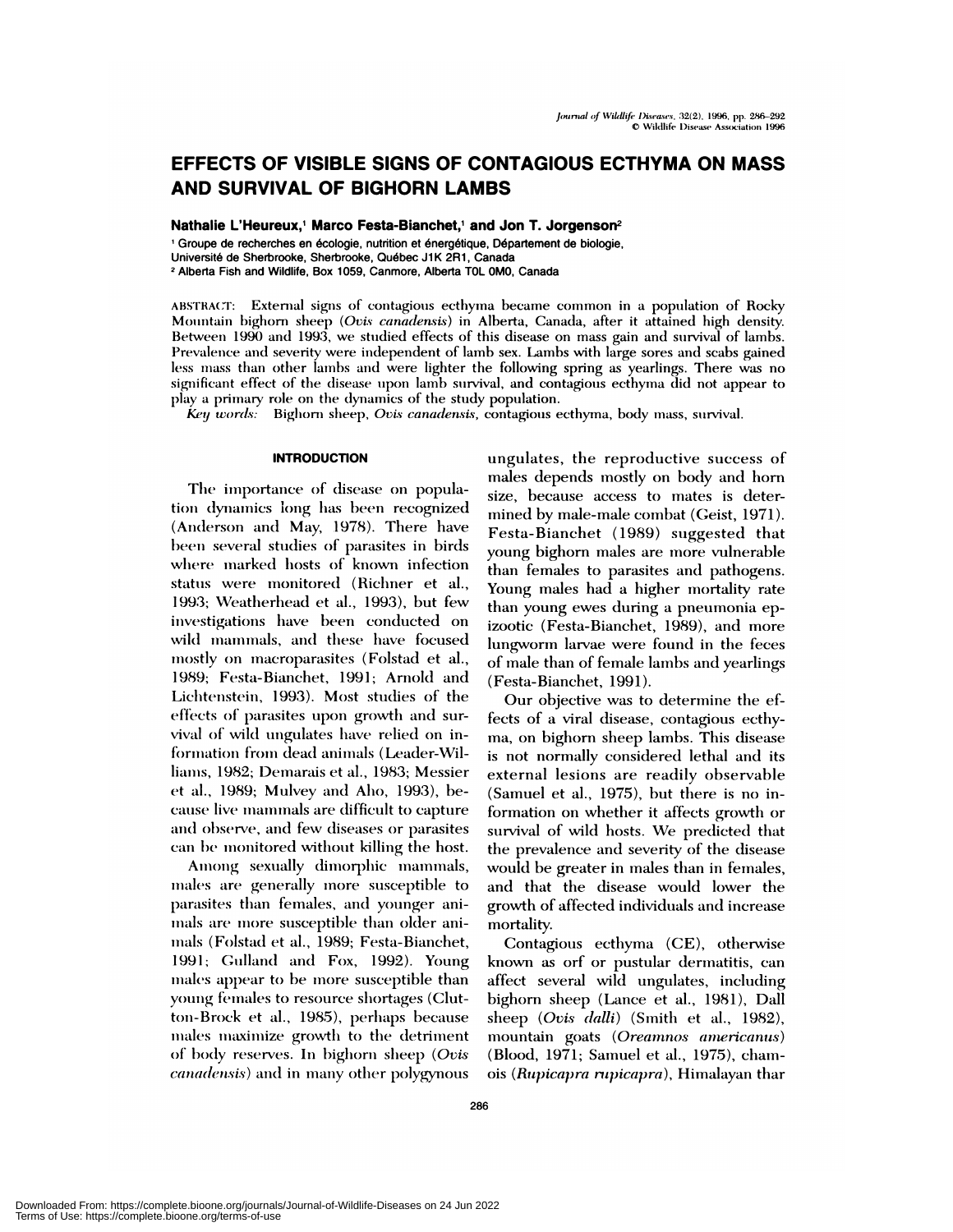*(Hemitragus jemlaicus)* (Kater and Han sen, 1962), steinbock *(Raphicenus campestris),* musk ox *(Ovibos moschatos),* and reindeer *(Rangfer tarandus)* (Kummeneje and Krogsrud, 1979). Lance et a!. (1983) induced experimental infections in mule deer *(Odocoileus hemionus),* white-tailed deer *(0. virginianus),* pronghorns *(Antilocapra americana),* and wapiti *(Gervus elaphus).*

#### **METHODS**

We evaluated bighorn sheep at Ram Mountain, Alberta, Canada (52°25'N, 115°45'W, elevation 1082 to 2173 m). Descriptions of the study area and the methods used to capture, mark, and monitor individual sheep are sum marized in Jorgenson et al. (1993b) and L'Heureux et ai. (1995). Over 90% of the bighorns on Ram Mountain have been individually marked since 1975, and most are recaptured at least twice each summer. The mountain is separated from the main Rocky Mountain range by about 30 km of coniferous forest. Bighorn sheep on Ram Mountain migrate seasonally to different sections of the mountain, but much of the mountain is used year-round and there are no well-defined seasonal ranges. Data reported here were collected from 1990 to 1993, when the population in mid-June averaged 217 sheep (95 ewes, 52 rams, 22 yearlings, and 48 lambs), more than twice the number (average of 102 sheep) present in 1978 to 1981 during a ewe removal experiment (Jorgenson et al. 1993b). Lambs were captured in a corral trap from early June to early October (mean *=* 1.5 captures! lamb, for 208 captures). All lambs captured were individually marked with colored plastic streamers attached to numbered metal ear tags. By matching each lamb (marked or unmarked) with its mother during observations of suckles, we estimated that we caught 79% of the lambs seen alive each year. All ewes were individually marked, and once we had established reproductive status for each ewe (suckling a lamb or without lamb), the number of matches gave us the total number of lambs. When lambs were recaptured the following year as yearlings, the plastic streamers were replaced with Aliflex plastic ear tags for males and canvas collars for females. We weighed captured lambs with a spring scale to the nearest 125 g, and checked all individuals for lesions around the hooves, lips and nose. Some lesions were small superficial scabs whereas other were inflamed, oozing clear liquid, pus, or blood. Contagious ecthyma was confirmed in a skin biopsy collected from a lamb in 1993. A pox virus was observed via negative stain electron microscopy (D. K. Onderka, pers. comm.).

We based our field diagnoses entirely on the presence or absence of visible lesions. In 1990, lambs were classified as either affected by CE or not affected, regardless of the severity of lesions. From 1991 to 1993, we scored CE le sions on a four-point scale according to the following criteria: negative (0), no visible lesions; mild (1), superficial scabs; moderate (2), dry blood and scabs; and severe (3), open, bleeding sores. To analyze data for lambs that were scored differently at different captures, we used the highest score. We also noted the size and location on the body of scabs and sores.

We were interested in the potential effects of CE upon mass gain. Because lambs were captured at different dates, we adjusted mass to 15 September, near the end of the trapping season. Lambs gained mass linearly during summer (L'Heureux, 1993). For lambs that were caught twice or more  $(n = 59)$ , we used the individual linear rate of mass gain of each lamb to adjust its mass to 15 September. For other lambs  $(n = 26)$ , we adjusted body mass using sex- and infection-specific linear regression equations obtained from pooling all captures of lambs of a given sex and infection status (visible signs or no visible signs). To increase the accuracy of adjusted mass, only lambs weighed within 50 days of 15 September were included. Lambs that died before 15 September were excluded.

We also adjusted individual masses to 15 June, to see whether lambs that later developed lesions were lighter than other lambs early in the season. Most lambs were born in late May (Festa-Bianchet, 1988), and by 15 June they were  $2$  to  $3$  wk of age. We chose  $15$  June because, although we started trapping in late May, we caught few lambs until the second week of June. Because more lambs were caught within 50 days of 15 September than within 50 days of 15 June, our sample of early-season mass measurements was smaller than our sample for late summer.

To adjust individual body mass to the following 5 June for lambs born in 1991, we used individual mass gain rates of yearlings in 1992. All yearlings were caught two to five times in 1992 and individual rates of mass gain were available to adjust their mass. Linear regressions were used, because yearlings gained mass linearly (L'Heureux et al. 1995).

We analyzed effects of CE on lamb body mass adjusted to 15 June and 15 September with three-way analysis of variance (ANOVA), including year and lamb sex as factors. All statistical procedures followed Sokal and Rohlf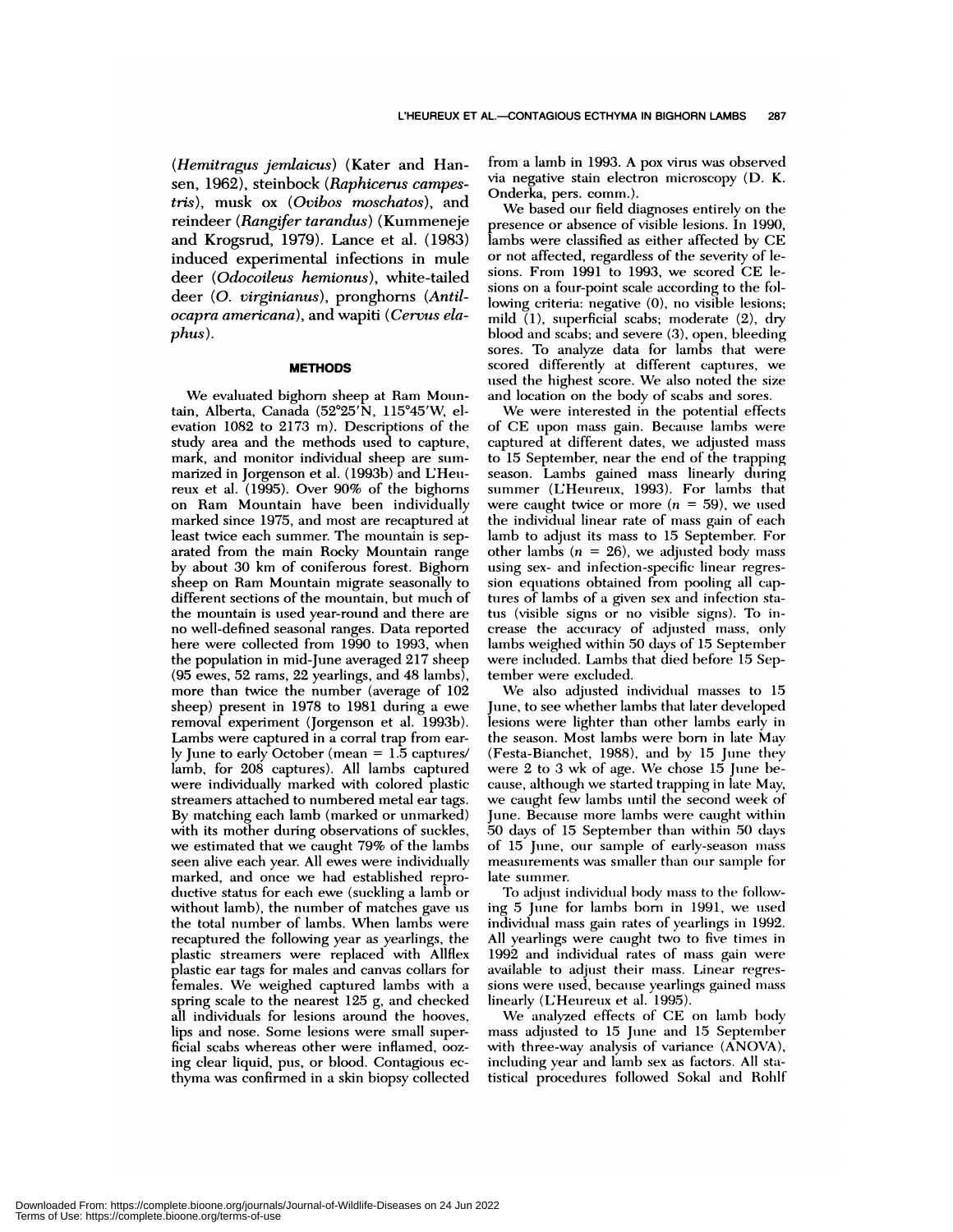| Location            | Severity of lesions |            |               |         |  |  |  |
|---------------------|---------------------|------------|---------------|---------|--|--|--|
|                     | Mild                | Moderate   | <b>Severe</b> | Total   |  |  |  |
| Feet only           | $17(16\%)^a$        | 5(5%)      | 5(5%)         | 27(26%) |  |  |  |
| Mouth only          | $11(10\%)$          | 1(1%)      | $0(0\%)$      | 12(11%) |  |  |  |
| Both feet and mouth | 15(14%)             | $11(10\%)$ | $10(10\%)$    | 36(34%) |  |  |  |
| Total               | 43 $(41\%)$         | 17(16%)    | 15(14%)       | 75(71%) |  |  |  |

TABLE 1. Severity and location of contagious ecthyma lesions in 105 bighorn sheep lambs at Ram Mountain, Alberta, Canada, 1991 to 1993.

<sup>a</sup> Number (percent) with a particular lesion.

(1981) and all probability values were twotailed. Because in 1990 CE signs were only recorded as present or absent, we performed an analysis with data from 1990 to 1993 including only two levels of CE severity, followed by an analysis of data from 1991 to 1993 with four levels of CE severity. We used G-tests to determine if CE prevalence varied as a function of sex or affected survival to one year. To test for sex differences in CE severity, we assigned values of zero to three for severity as described, and compared lambs of different sex with Mann-Whitney U-tests.

# **RESULTS**

Occasional cases of CE (less than one per year) were noticed at Ram Mountain before 1990, but no detailed records were kept. In 1990, the disease was common among all sex-age classes. After 1990, the disease was prevalent among lambs (Table 1) but signs were absent in older sheep.

The CE prevalence was 74% for male lambs ( $n = 57$ ) and 65% for females ( $n =$ 68); it did not vary significantly by sex  $(G)$ = 1.28,  $df = 1$ ,  $P > 0.2$ ). Disease severity on a scale of 0 to 3 also did not vary with lamb sex (z-transformation of Mann-Whitney U-test =  $0.37$ ,  $P = 0.7$  and averaged 1.2 for both males and females (Table 2). There were no significant between-year differences in severity, based on a Kruskall-Wallis ANOVA.

Lambs that had CE lesions during summer were not lighter than other lambs at an early age. The effects of CE prevalence on 15 June body mass were not significant, according to analyses of variance including year and sex effect, either when the data were analyzed according to CE presence (1990 to 1993;  $F_{1,37} = 1.004$ ,  $P = 0.32$ ) or according to CE severity (1991 to 1993;  $F_{3,29} = 0.904$ ,  $P = 0.45$ ). Lambs that never had signs of  $CE$  had mean  $(\pm SD)$  weights of 8.7  $\pm$  2.2 kg (n = 12) on 15 June, and lambs that developed CE lesions weighed  $8.0 \pm 1.8$  kg (n = 31).

Over the summer, pooling all captures from all years of the study, male lambs that had no signs of CE gained mass (in kg) according to the equation  $y = 4.2 + 0.20x$ , where  $y$  is the gain in kg and  $x$  is the number of days since 25 May. Male lambs with signs of CE gained mass according to the linear equation  $y = 4.8 + 0.16x$ , while the equation for mass gain by female lambs was  $y = 5.9 + 0.20x$ , regardless of infection status.

TABLE 2. Severity of contagious ecthyma lesions in bighorn sheep lambs at Ram Mountain by year and sex.

| Lesion severity | 1991  |         | 1992        |                | 1993  |         | Total |         |
|-----------------|-------|---------|-------------|----------------|-------|---------|-------|---------|
|                 | Males | Females | Males       | <b>Females</b> | Males | Females | Males | Females |
| <b>Negative</b> | 9     | 8       |             | 3              |       | 6       | 11    |         |
| Mild            | 13    |         | 3           | 6              |       | 8       | 23    | 21      |
| Moderate        | 4     | -3      | $5^{\circ}$ | 4              |       |         | 10    | 8       |
| <b>Severe</b>   | 4     | 5       | $\theta$    | 2              | 2     | 2       | 6     | 9       |
| Total           | 30    | 23      | 9           | 12             | !!    |         | 50    | 55      |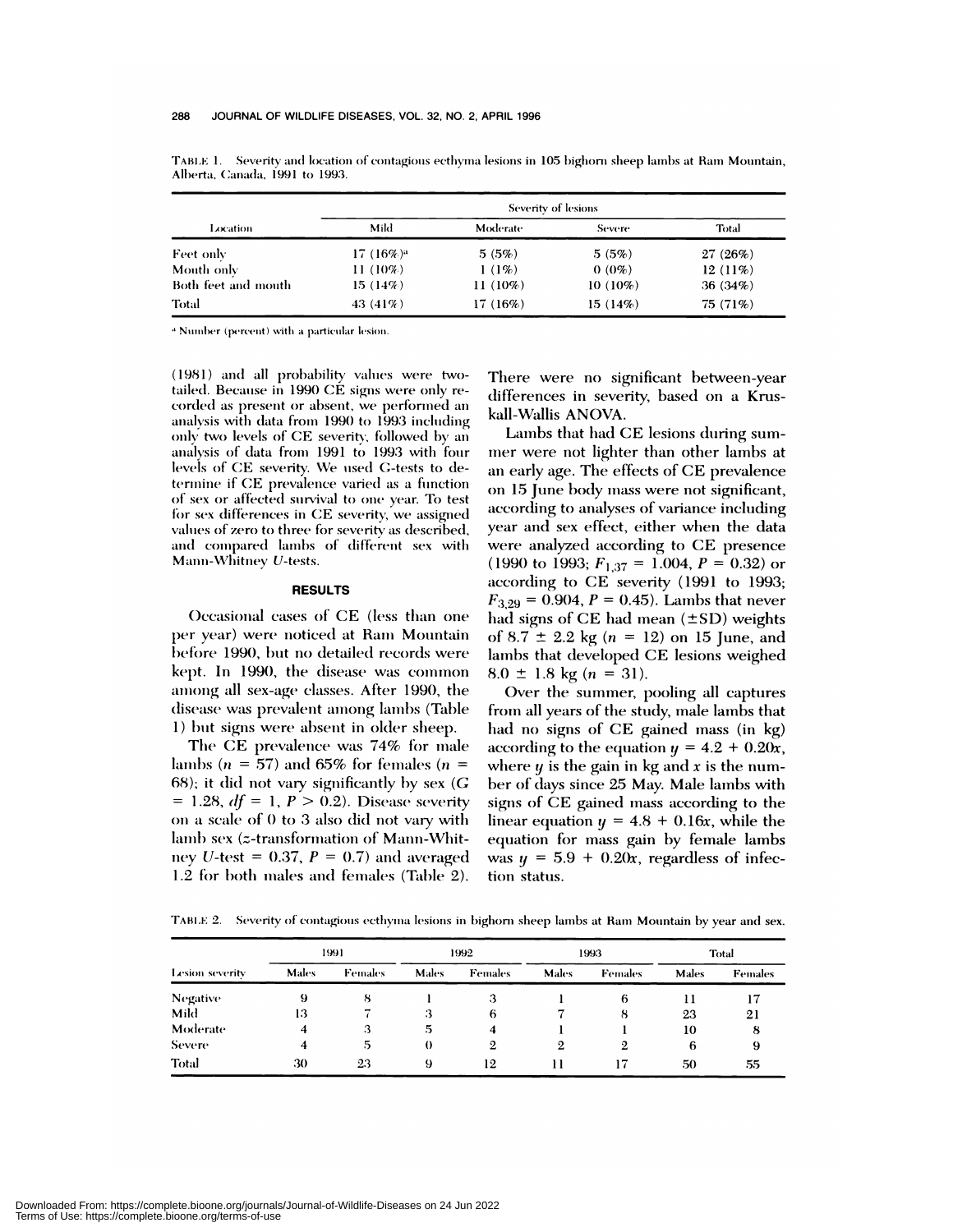In 1990 to 1993, lambs affected by CE were lighter in September than unaffected lambs  $(F_{1,73} = 5.35, P = 0.02)$ . Mid-September mass also varied with lamb sex  $(F_{1,73} = 7.76, P = 0.007)$  and year  $(F_{3,73}$  $=$  4.00,  $P = 0.01$ ), and there was a significant interaction of year and CE status  $(F_{3.73} = 3.97, P = 0.01)$ ; thus the relationship between CE and September mass was not consistent among years (Fig. 1). When we separated lambs (1991 to 1993) according to four classes of disease severity, lamb mass apparently decreased as the severity of lesions increased  $(F_{3,55} = 4.64, P =$ 0.006). September mass in 1991-1993 varied according to lamb sex  $(F_{1.55} = 8.25, P)$ *<sup>=</sup>* 0.006) and year of study *(F255 <sup>=</sup>* 6.27,  $P = 0.004$ .

The comparison of mass adjusted to 5 June 1992, when lambs born in 1991 were 1 yr old, provided evidence that yearlings affected by CE as lambs were lighter ( $\bar{x} \pm$  $SD = 26.9 \pm 3.1$  kg,  $n = 13$ ) than other yearlings  $(31.0 \pm 2.3 \text{ kg}, n = 6; ANOVA)$ including sex effects:  $F_{1,16} = 8.53, P =$ 0.01).

In 1990 and 1991, CE prevalence was not related to survival from October to 1 yr of age: 13 of 22 lambs without lesions and nine of 20 lambs with lesions survived  $(G = 1.27, df = 1, P > 0.2)$ . In 1992, most lambs were born 2 to 3 wk later than in other years, and of 24 lambs alive in late September, only five survived the winter. Thus, we did not include the 1992 cohort in analyses of survival. The five survivors in spring 1993 were females that had been affected by CE as lambs: three mildly, one moderately, and one severely; this latter yearling disappeared in June 1993.

#### **DISCUSSION**

The CE virus enters its host through skin abrasions (Bruner and Gillespie, 1973), and CE produces lesions on lips, udders, hooves and vulvae. Most lesions start as discrete reddened swellings, followed by pustules and ulcers in 3 or 4 days (Robinson and Balassu, 1981). Lesions



FIGURE 1. Body mass (mean + SD) adjusted to September 15 forbighorn sheep lambs at Ram Mountain, Alberta, Canada, 1991 to 1993, as a function of severity of contagious ecthyma lesions. Numbers above histograms are sample size. Black bars are for male lambs, open bars are for female lambs.

usually disappear in  $2$  to  $4 \le K$  (Yirrell et a!., 1989).

Our field research was based entirely upon visible signs of CE. We did not collect blood samples and have no data on the seroprevalence of the virus. We also assumed that the information collected at capture was representative of a lamb's CE lesions during the summer. Except for very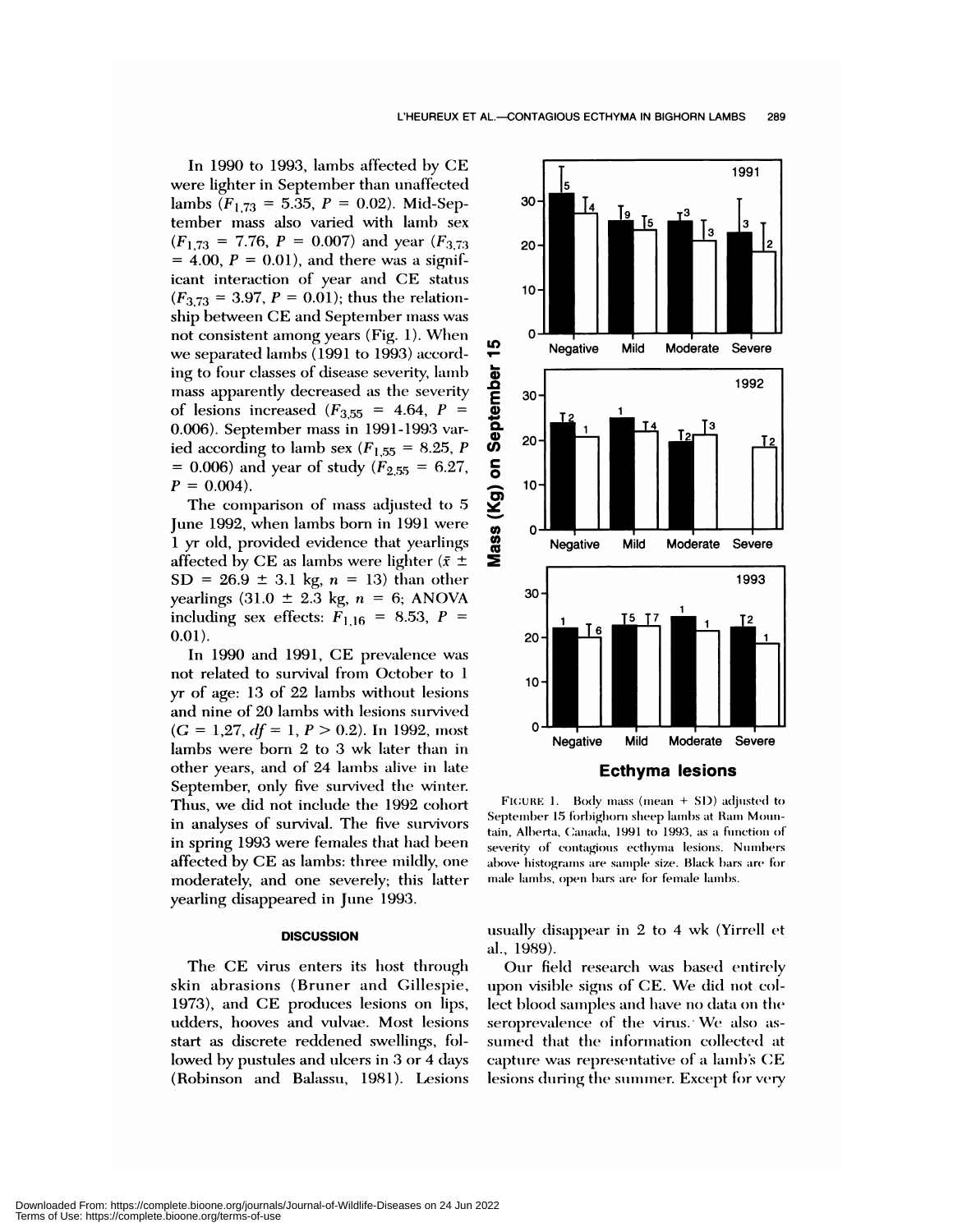severe lesions and bleeding sores, it was not possible to monitor CE in free-ranging lambs during behavioral observations. We could not estimate how long CE lesions remained visible, or whether their severity affected the time during which they were evident. Our data may underestimate CE prevalence, but are representative of what might be available to wildlife managers from capture operations. Our study is a first attempt to assess the long-term effects of CE in individually recognizable bighorn sheep.

Contrary to our prediction, we did not observe a difference in susceptibility of lambs to CE by sex. Contagious ecthyma was associated with smnaller mass of lambs in late summer, although the negative effect of CE on lamb mass was not consistent between years. Because there were no significant differences in body mass of affected and unaffected lambs in early sum mer, it is likely that CE interfered with body growth during summer. Sheep that had been affected as lambs were lighter than unaffected sheep as yearlings; thus, we propose that CE could have long-term effects on the development of affected individuals.

Blood! (1971) suggested that sores on the udder may make nursing uncomfortable, so that affected mothers may nurse their offspring less frequently than non-affected mothers. Lambs infected on the mouth may transmit the infection to their mothers during suckling. In the Ram Mountain population, however, few cases of CE involved severe lesions near the mouth (Table 1). From 1991 to 1993 we did not observe any signs of CE on udders, although these were seen (but not systematically recorded) in 1990. Apparently, adult sheep developed immunity to CE after the 1990 all-age epizootic.

Only 15% of lambs had severe lesions on the legs. It is likely that severely affected individuals experienced pain in walking and may have spent more time laying down, thereby reducing their forage intake. It appeared that some lambs with severe lesions on the legs were limping, but behavior of most affected lambs was not superficially different from that of non-affected lambs.

The Ram Mountain bighorn population more than doubled after ewe removals were ended in 1981. Visible CE lesions became prevalent only at very high density when the population had evidence of low resource availability, such as smaller horn size of males and later age of primiparity in females (Jorgenson et a!., 1993a, 1993b). High density likely increased intraspecific competition and may explain the sudden epizootic of CE in 1990. Leader-Williams (1982) reported that the prevalence of mandibular infection in reindeer increased with population density, possibly because of lower resource availability. When population density is high, animals may suffer from the cumulative effects of social and environmental stress, leading to an in crease in susceptibility to disease. Stressed individuals may be less resistant to infections. The late birth of lambs in 1992 and the small mid-September body mass of lambs in 1992 and 1993 (Fig. 1) possibly also resulted from high population density. In another bighorn population, Festa-Bianchet (1988) found that the proportion of late-born lambs increased with ewe density.

Despite a negative effect on body mass, lamb survival was not significantly related to CE prevalence or severity. Nfl (1991) reported that despite very high prevalence of CE in other ruminants, varying between 70% and 100%, mortality was usually less than 2% and was often related to secondary infections.

In conclusion, the high prevalence of CE in bighorn sheep lambs at high population density was associated with re duced summer mass accumulation, but the relationships between CE and lamb mass were not consistent among years and the presence of visible CE lesions was not as sociated with an increase in lamb mortality. Therefore, CE does not appear to play a primary role in affecting the population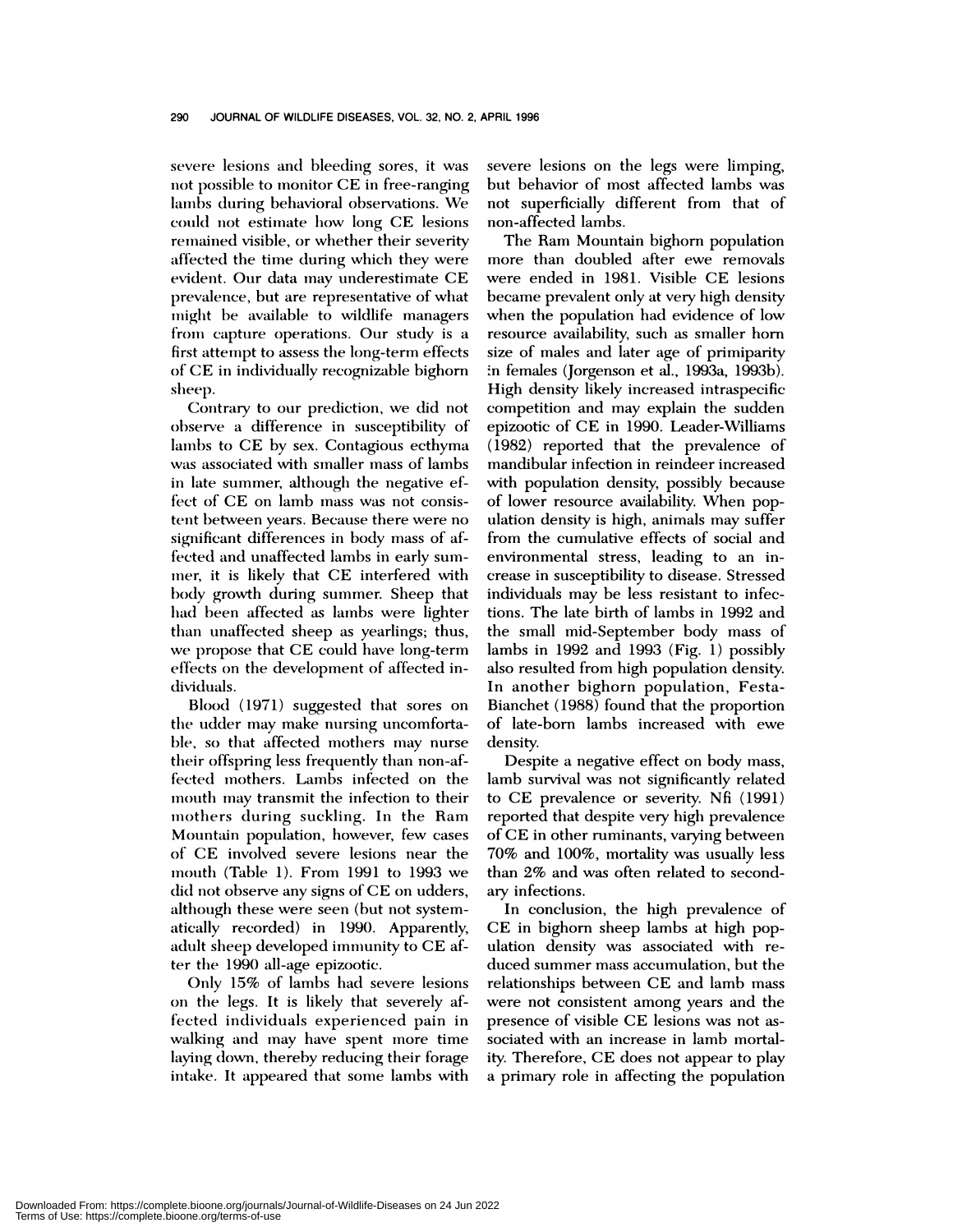dynamics of this population. The negative relationship between CE and body mass, however, is evidence that CE ultimately may depress the survival or the reproductive success of affected individuals. Further monitoring of individuals with known levels of infection as lambs is necessary to determine the long-term impacts of this disease on population dynamics.

## **ACKNOWLEDGMENTS**

Financial support was provided by the Nat ural Sciences and Engineering Research Council of Canada and the Fonds pour l'établissement de Chercheurs et l'Aide à la Recherche  $(Québec)$  (operating grants to MFB), the Alberta Fish and Wildlife Division, and the Alberta Recreation, Parks and Wildlife Foundation (grants to JTJ). We thank C. Bérubé, C.<br>Yeremiy, M. Lucherini, M. Lagüe, S. Kébé and N. Thor for help in the field, D. Onderka for diagnosing contagious ecthyma and W. King for constructive comments on the manuscript. This is contribution No. 89 of the Groupe de re cherches en écologie, nutrition et énergétique, Université de Sherbrooke.

## **LITERATURE CITED**

- ANDERSON, R. M., AND R.M. MAY. 1978. Regulation and stability of host-parasite population interactions. I. Regulatory processes. Journal of Animal Ecology 47: 219-247.
- ARNOLD, W., AND A. V. LICHTENSTEIN. 1993. Ectoparasite loads decrease the fitness of alpine marmots *(Marnwta* marmota) but are not a cost of sociality. Behavioral Ecology 4: 36-39.
- BLOOD, D. **A.** 1971. Contagious ecthyma in Rocky Mountain bighorn sheep. The Journal of Wildlife Management 35: 271-275.
- BRUNER, D. W., AND J. H. **CILLESPIE.** 1973. Hagan's infectious diseases of domestic animals. Cornell University Press, Ithaca, New York, pp. 936-939.
- CLUTTON-BROCK, T H., S. D. ALBON, AND F. E. CUINNESS. 1985. Parental investment and sex differences in juvenile mortality in birds and mammals. Nature 313: 131-133.
- DEMARAIS, S., H. A. JACOBSON, AND D. C. CUYNN. 1983. Abomasal parasites as a health index for white-tailed deer in Mississippi. The Journal of Wildlife Management 47: 247-252.
- FESTA-BIANCHET, M. 1988. Birthdate and survival in bighorn lambs *(Ovis canadensis)*. Journal of Zoology 214: 653-661.
- southwestern Alberta. The Journal of Wildlife Management 53: 259-263.
	- -. 1991. Numbers of lungworm larvae in feces

of bighorn sheep: Yearly changes, influence of host sex, and effects on host survival. Canadian Journal of Zoology 69: 547-554.

- FOLSTAD, I., A. C. NILSSEN, O. HALVORSEN AND J. ANDERSEN. 1989. Why do male reindeer (Ran*gifer t. tarandus*) have higher abundance of second and third instar larvae of *Hypoderma tarandi* than females? Oikos 55: 87-92.
- GEIST, V. 1971. Mountain sheep: A study in behavior and evolution. University of Chicago Press, Chi-
- cago, Illinois, 383 p.<br>GULLAND, F. M. D., AND M. FOX. 1992. Epidemiology of nematode infections of Soay sheep (Ovis aries L.) on St Kilda. Parasitology 105: 481-492.
- JORGENSON, J. T., M. FESTA-BIANCHET, M. LUCH-ERINI, AND W. D. WISHART. 1993a. Effects of body size, population density and maternal characteristics on age of first reproduction in bighorn ewes. Canadian Journal of Zoology 71: 2509-2517.
- *, ,* ANt) W. I). WIsIIAIiT. 199:3h. liar vesting bighorn ewes: Consequences for population size and trophy ram production. The Journal of Wildlife Management 57: 429-435.
- KATER, J. C., AND N. F. HANSEN. 1962. Contagious ecthyma in wild thar in the South Island. New Zealand Veterinary Journal 10: 116-117.
- KUMMENEJE, K., AND J. KR0GsRuD. 1979. Conta gious ecthyma (ORF) in reindeer (Rangifer tarandus). The Veterinary Record 105: 60-61.
- LANCE, W. R., W. ADRIAN, AND B. WILDHALM. 1981. An epizootic of contagious ecthyma in Rocky Mountain bighorn sheep in Colorado. Journal of Wildlife Diseases 17: 601-603.
- C. P. **HIBLER, ANI)** J. **DEMARTINI.** 1983. Ex perimental contagious ecthyma in mule deer, white-tailed deer, pronghorn and wapiti. Journal of Wildlife Diseases **19: 165-169.**
- LEADER-WILLIAMS, N. 1982. Relationship between a disease, host density and mortality in a freeliving deer population. Journal of Animal Ecology 51: 235-240.
- L'HEUREUX, N. 1993. Effect du sexe et d'une maladie virale sur le développement social et physique des jeunes mouflons des Rocheuses (Ovis canadensis). M.Sc. thesis, Université de Sherbrooke, Sherbrooke, Québec, Canada. 92pp.
- M. LUCHERINI, M. FESTA-BIANCIIET, AND J. T. JORGENSON. 1995. Density-dependent motheryearling association in bighorn sheep. Animal Behaviour 49: 901-910.
- MESSIER, F., M. E. RAU, AND M. A. MCNEILL. 1989. *Echinococcus granulo.sus* (Cestoda: Taeniidae) infections and moose-wolf population dynamics in southwestern Quebec. Canadian Journal of Zoology 67: 216-219.
- 1989. Survival of male bighorn sheep in MULVEY, M., AND J. M. AHO. 1993. Parasitism and mate competition: Liver flukes in white-tailed deer. Oikos 66: 187-192.
	- NFI, N. A. 1991. Soremouth in sheep and goats at